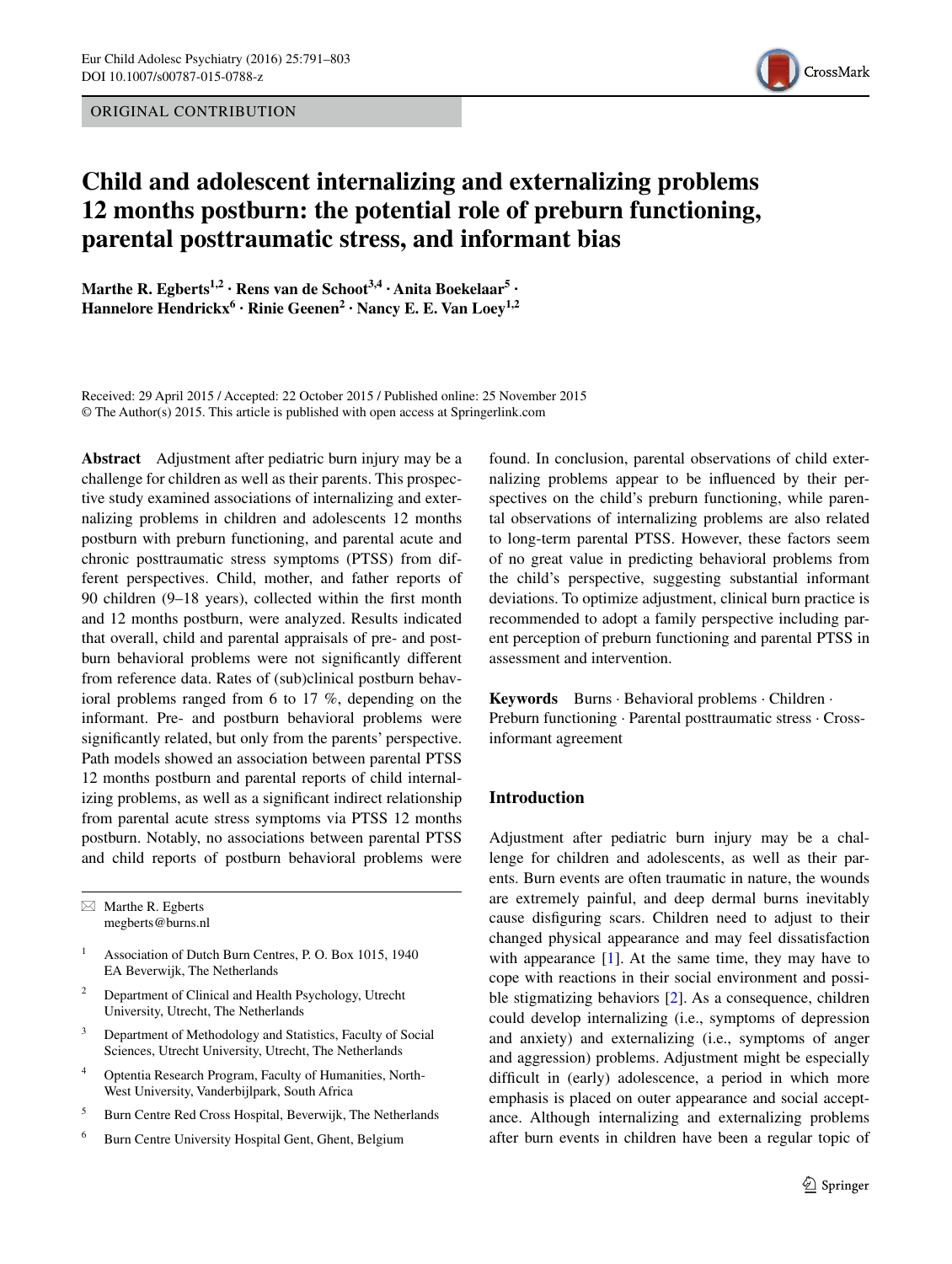previous research, to date, prospective long-term studies for school-aged children and adolescents are lacking.

Earlier cross-sectional studies in school-aged children and adolescents with burns have reported elevated levels of internalizing problems during hospitalization and shortly after this phase [[3,](#page-11-2) [4\]](#page-11-3), as well as elevated levels of externalizing problems [[5\]](#page-11-4). The few cross-sectional studies on long-term behavioral problems (i.e., at least 1 year after the burn event), have examined children from a wide range of ages at burn injury. These studies generally showed no differences between burn-injured children and the normative population [[6–](#page-11-5)[9\]](#page-11-6). Also, specifically in young children (i.e., 0–4 years), cross-sectional as well as prospective studies indicate that the levels of internalizing and externalizing problems in the long term do not deviate substantially from normative groups [[10–](#page-11-7)[12\]](#page-11-8). Nevertheless, a proportion of children  $(3-13 \%)$  is indicated to experience clinically significant behavioral problems, but factors that play a role in the development of internalizing and externalizing problems are not well understood.

In the literature on burns, inconsistent findings emerge regarding the role of preburn functioning and burn severity in determining postburn outcomes. Some studies in adults find evidence for a role of burn severity in psychological outcomes [[13,](#page-11-9) [14](#page-11-10)], while other studies suggest that postburn problems are mainly the consequence of a history of preburn psychopathology [[15\]](#page-11-11). In children, mainly crosssectional studies on long-term internalizing and externalizing problems are available, from which the role of preburn functioning cannot reliably be derived. To our knowledge, only one study on child postburn behavioral problems included appraisals of preburn behavior  $[16]$  $[16]$ . This study examined toddlers with large burns and found that postburn rated internalizing and externalizing problems did not differ from retrospective accounts of preburn behavior. More general, a meta-analysis on risk factors of psychopathology following accidental trauma has pointed to pretrauma psychopathology as one of the most important and consistent predictors [[17\]](#page-11-13). Regarding burn severity, the majority of long-term studies have reported that burn size is not related to total behavioral problems  $[6, 7, 18]$  $[6, 7, 18]$  $[6, 7, 18]$  $[6, 7, 18]$  $[6, 7, 18]$  $[6, 7, 18]$  $[6, 7, 18]$ . These studies may suggest that most children are able to overcome the consequence of burns irrespective of the burn size and could suggest a role of the family in the child's adjustment process.

Trauma research indicates that parental posttraumatic stress symptoms (PTSS) are interrelated with the child's adjustment [\[19](#page-11-16), [20](#page-11-17)], both in young and in older children, and across a variety of traumatic events, including burn injuries [[10,](#page-11-7) [21,](#page-11-18) [22](#page-11-19)]. It is assumed that parents experiencing PTSS possibly are less available to support their child in the posttraumatic period, which may affect the child's adjustment. Moreover, parental avoidance symptoms, such as not talking about the trauma and avoidance of trauma-related stimuli, could have a negative impact on the child [[23\]](#page-11-20). As a consequence, children may not be able to confront and resolve their own anxieties, hereby maintaining psychological symptoms [[24\]](#page-11-21). Mothers often experience adverse outcomes after a burn event to their child, particularly PTSS [\[25](#page-11-22), [26](#page-11-23)]. Studies indicate that fathers may also experience these negative outcomes [\[25](#page-11-22), [27](#page-11-24)], but research on paternal adjustment after pediatric burn injury is scarce. In addition, as most burn studies have focused on parental PTSS and child outcomes of pre-school children, there is little evidence concerning the interrelatedness of parents' PTSS and postburn functioning of older children and adolescents.

Another explanation for a relationship between parental PTSS and child adjustment may lie in a possible observational bias as a consequence of posttraumatic stress. Research has indicated that parents' own responses to a traumatic event appear to influence their assessment of child symptoms [[28\]](#page-11-25). Compared to child self-report, highly distressed parents tend to overestimate PTSS in their child [\[29](#page-11-26)]. In burn research, a prospective study on 1-year postburn behavioral problems in young children showed that both mothers' and fathers' acute stress symptoms predicted higher levels of child postburn internalizing and externalizing problem behavior  $[10]$  $[10]$ . As most studies, including the latter, have used the parent as the only informant, it is not clear whether this reflects informant bias or is due to the mutually influencing parent–child interactions. Studies including child reports may add to this currently insufficiently understood association. Furthermore, parental PTSS may reduce and it is not clear how this change may affect parental behavioral observation of the child's behavioral problems.

The present study will examine the associations between appraisals of preburn functioning, parental PTSS and internalizing and externalizing problems (i.e., behavioral problems) 12 months postburn in children and adolescents (age 9–18 years). Moreover, it is examined whether these associations are different across informants of postburn behavioral problems (children, mothers, and fathers). First, pre- and postburn behavioral problems in our sample will be compared to data from the normative population. Our first hypothesis is that our sample will, on average, not deviate substantially from these reference data [[6](#page-11-5), [7](#page-11-14)]. Next, relationships between preburn behavioral problems, parental PTSS, and child postburn behavioral problems will be examined. The hypothesized model is displayed in Fig. [1.](#page-2-0) Direct relationships of parental PTSS within the first month postburn and PTSS 12 months postburn with child behavioral problems will be studied, as well as an indirect (i.e., mediational) relationship between parental PTSS within the first month postburn and child behavioral problems through parental PTSS 12 months postburn. Our second set of hypotheses concerns these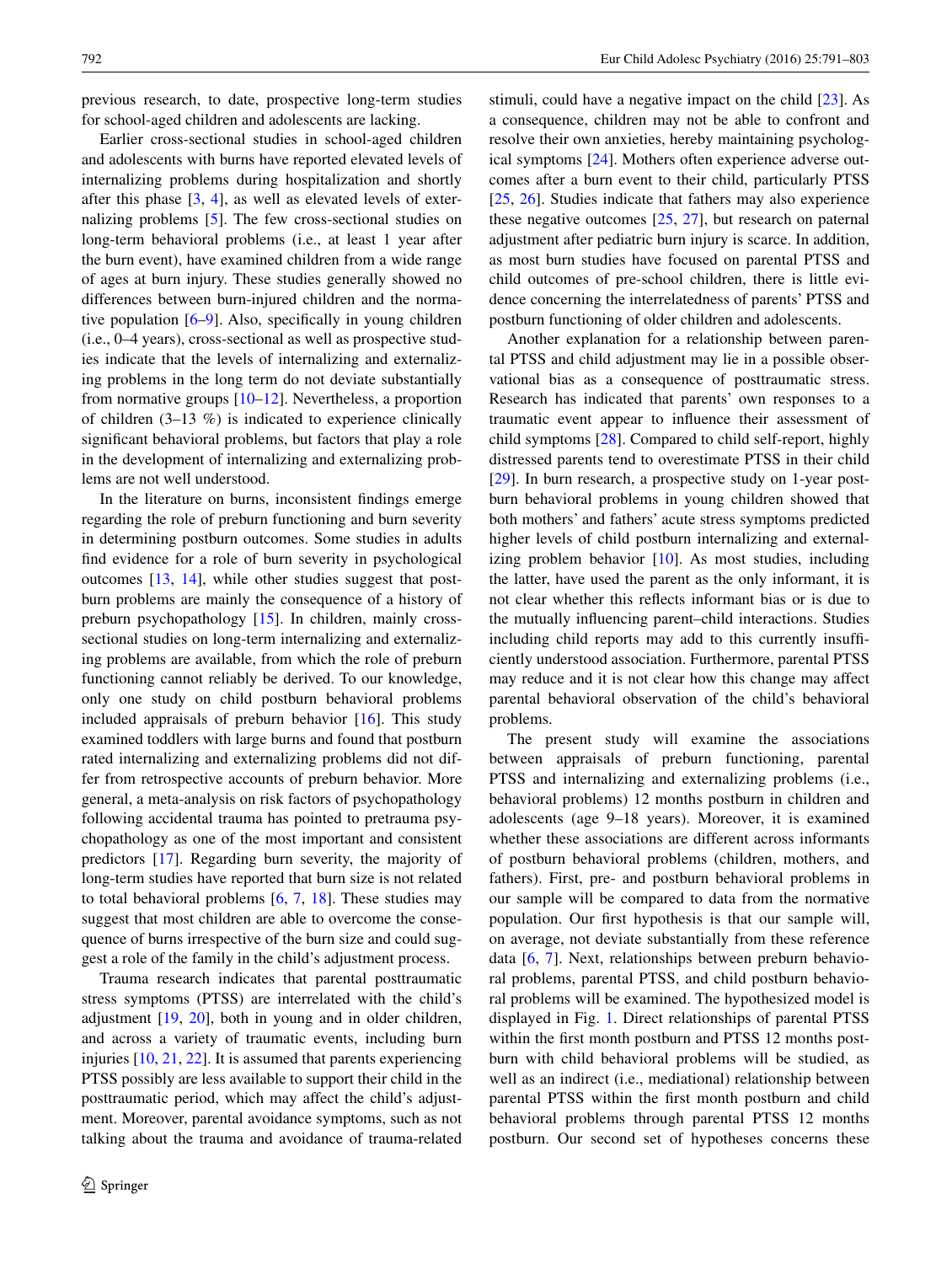

<span id="page-2-0"></span>**Fig. 1** Hypothesized model on the associations between preburn behavioral problems, parental PTSS, and behavioral problems 12 months postburn

relationships. A significant positive relationship between pre- and postburn behavioral problems is anticipated [\[17\]](#page-11-13). It is hypothesized that parents' own PTSS within the first month postburn will be directly related to observing behavioral problems in the child [[10](#page-11-7)], as well as through parental PTSS 12 months postburn. Direct relationships between parental PTSS 12 months postburn and parental observations of postburn behavioral problems in the child are hypothesized to be significant [[28,](#page-11-25) [29\]](#page-11-26). However, no significant associations between parental PTSS (at both time points) and children's self-reported behavioral problems are expected [\[29](#page-11-26)].

## **Methods**

## **Procedure**

This study is part of a larger prospective study on child (age 8–18 years) and parental adjustment following a pediatric burn event. This cohort has been described in another study, focused on health-related quality of life [[30\]](#page-11-27). The study was approved by two independent ethics committees in the Netherlands and Belgium. From April 2007 to July 2011, data were collected in three Dutch and four Belgian burn centers. The current study used data collected within the first month postburn (T1) and at 12 months postburn (T2). Researchers at the burn centers contacted eligible families during admission and requested to complete the first questionnaires within the first 4 weeks postburn. They explained the study purpose and offered additional written information. Written informed consent was obtained from the mother, father, and child. Families were eligible to participate if the child had been in the hospital for more than 24 h and the total burned surface area (TBSA) was more than or equal to 1 %. Exclusion criteria were insufficient Dutch language proficiency and mental retardation in the child.

A total of 202 families were eligible for the larger study. For the purpose of this paper, we selected children who, at 12 months postburn, had the minimum age (11 years) to fill out the Youth Self-Report (YSR) [\[31](#page-11-28)]. A total of 52 children were not in the appropriate age range, leaving 148 children eligible for this study. Of these, 16 families declined to participate in this study, ten families gave their informed consent to participate but dropped out within the first month postburn, 13 children were already discharged before the family could be approached, and 11 families were not invited because their participation was deemed inappropriate (e.g., psychiatric background, multi-problem families, or severely ill family members). In eight families, parents had incomplete data on child preburn functioning and/or their own PTSS. Thus, for the present study, we used data of 90 families that all gave informed consent and from which at least one of the parents provided information on preburn functioning as well as their own PTSS at T1 or T2. We compared the 90 participating families with nonparticipating families and found no significant differences in terms of child gender ( $p = 0.80$ ), age ( $p = 0.63$ ), length of stay in the hospital ( $p = 0.42$ ), percentage TBSA  $(p = 0.35)$ , number of surgeries  $(p = 0.68)$ , and percentage deep burns ( $p = 0.86$ ).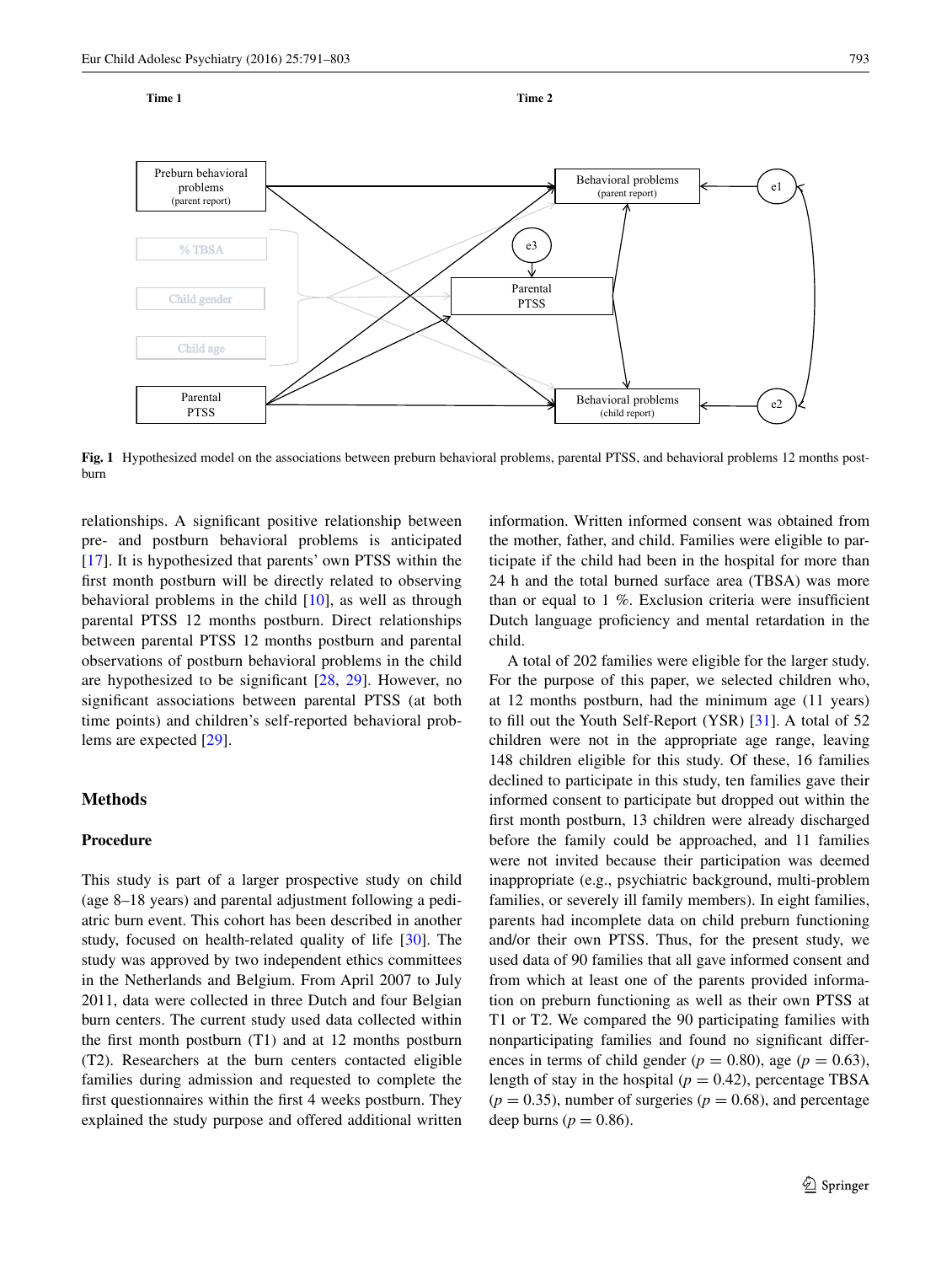<span id="page-3-0"></span>**Table 1** Sample demographic and burn characteristics of included children  $(n = 90)$ 

|                                      | M                | SD.  | Range        |
|--------------------------------------|------------------|------|--------------|
| Child age (years)                    | 13.9             | 2.4  | $9.5 - 17.8$ |
| TBSA $(\%)$                          | 10.0             | 12.3 | $1 - 72$     |
| Length of stay in hospital (in days) | 19.4             | 29.7 | $1 - 180$    |
| Number of surgeries                  | 1.2              | 2.6  | $0 - 16$     |
|                                      | $\boldsymbol{n}$ | $\%$ |              |
| Child gender (boys)                  | 65               | 72   |              |
| Burn type                            |                  |      |              |
| Flame/fire                           | 56               | 62   |              |
| Scald                                | 23               | 26   |              |
| Contact                              | $\overline{4}$   | 4    |              |
| Chemical/electrical                  | 6                | 7    |              |
| Other                                | 1                | 1    |              |
| Site of accident                     |                  |      |              |
| At home (in- or out-side)            | 53               | 59   |              |
| Somewhere else (in- or out-side)     | 37               | 41   |              |

#### **Participants**

Eighty-five mothers and 65 fathers of 90 children were included in final analyses. Demographic and burn characteristics of the children are presented in Table [1.](#page-3-0) As can be seen, 56 % of the children required at least one surgery.

The mean age of participating mothers was 43.1 years  $(SD = 5.6$ , range 28–55 years). The mean age of participating fathers was 45.9 years (SD = 6.2, range 33–64 years). The majority of the parents were employed (75 % of mothers and 91 % of fathers) and had a partner (87 % of mothers and 89 % of fathers).

In between the two studied time points, of the 90 families, 39 children, 30 mothers, and 32 fathers dropped out. However, reports of families with (partially) missing data at T2 were not excluded in further analyses. Comparisons between families that participated at T1 and T2 and families that dropped out revealed no differences in terms of child age (Mothers:  $p = .17$ , Fathers:  $p = .12$ ), gender (Mothers:  $p = .90$ , Fathers:  $p = .32$ ), percentage TBSA (Mothers:  $p = .94$ , Fathers:  $p = .94$ ), preburn behavioral problems (Mothers:  $p = .52$ , Fathers:  $p = .19$ ), and parental PTSS at T1 (Mothers:  $p = .77$ , Fathers:  $p = .64$ ).

# **Measures**

#### *Child behavioral problems*

Within the first month postburn, both parents completed the Strengths and Difficulties Questionnaire (SDQ) [[32\]](#page-11-29), a measure that has been previously used as a brief behavioral screening questionnaire [[33\]](#page-11-30). The SDQ consists of 25 items. Parents were asked to retrospectively report on the functioning of their child prior to the burn event. Because the hospitalization phase is often a demanding period for parents, using a brief questionnaire seemed more convenient than using an extensive and time-consuming questionnaire. Parents were asked to rate behavioral items on a 3-point scale ranging from 0 (not true) to 2 (very true). Items of the SDQ fall within five scales: conduct problems, inattention-hyperactivity, emotional symptoms, peer problems, and prosocial behavior. The total difficulty scores comprise the sum of these scales, excluding the last. For the present study, the Total Difficulties score was used as a predictor variable. Scores higher than 14 on the total scale were referred to as (sub)clinical scores. The reliability and validity of the SDQ are in general satisfactory [[34\]](#page-11-31). In our sample, Cronbach's alpha for the total SDQ-score was .84 for mother reports and .83 for father reports. SDQ reference data were derived from a British sample consisting of children in between 11 and 15 years old [[35\]](#page-11-32), as there were no appropriate Dutch or Belgian reference data available.

At 12 months postburn, both parents completed the Dutch version of the Child Behavior Checklist (CBCL) [[36\]](#page-11-33). Parents rated behavioral items on a 3-point scale ranging from 0 (not true) to 2 (very true or often true). Children filled out the related YSR (YSR) [\[31](#page-11-28)], containing the same items as the CBCL. The CBCL and accompanying YSR are extensively validated instruments with adequate reliability and validity [\[31](#page-11-28), [36](#page-11-33)]. In our sample, Cronbach's alpha for the internalizing symptoms scale was .84 for mothers, .84 for fathers, and .92 for children (YSR). For the externalizing symptoms scale, coefficients were .90 for mothers, .86 for fathers, and .87 for children. For the CBCL and YSR, *T* scores were used to represent child postburn behavioral problems. Dutch CBCL and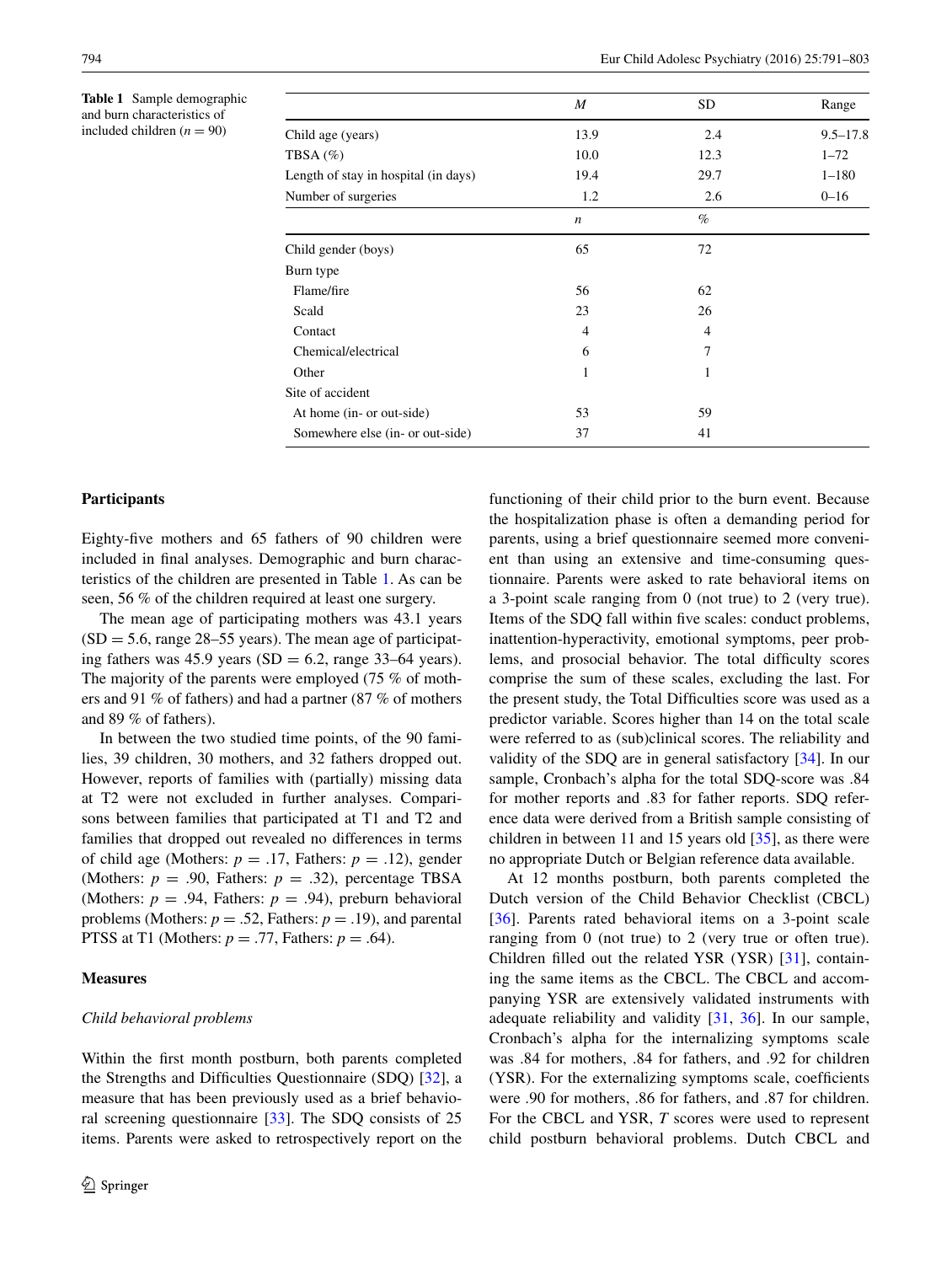YSR reference data were derived from the Dutch manual [\[37\]](#page-11-34), which were collected as part of multicultural reference data [[38\]](#page-11-35).

#### *Parental PTSS*

The Impact of Event Scale (IES) [\[39](#page-12-0), [40](#page-12-1)] was used to assess parental PTSS within the first month postburn and 12 months postburn. This questionnaire assesses two dimensions of traumatic stress, namely symptoms of intrusion and avoidance. Both parents completed the Dutch version of the IES at both time points [\[41](#page-12-2)]. The IES consists of 15 items. Parents were asked to rate the frequency of symptoms they had experienced specifically in relation to their child's burn event on a 4-point Likert scale (0-1-3-5). The total possible score ranged from 0 to 75, with higher scores representing higher levels of stress. Scores higher than 26 on the total scale were referred to as 'clinically significant stress.' In our sample, Cronbach's alpha for the total IES was .86 (T1) and .87 (T2) for mothers and .86 (T1) and .90 (T2) for fathers.

## *Child and burn characteristics*

Characteristics of the child (i.e., gender and age) and the burn (i.e., percentage TBSA, number of surgeries during initial hospitalization and length of stay in the hospital) were reported from the medical file. TBSA is the estimated percentage body surface area affected by second- and thirddegree burns. The number of surgeries reflects the amount of skin grafting procedures the child has undergone. Parents provided information within the first month postburn on the place of the burn event (i.e., inside or outside the home) and the cause of the burn (e.g., hot fluid, flame, or contact with hot object).

#### **Statistical analyses**

First, data were inspected for typing errors and missing values. Next, normality of the data was examined, and means, standard deviations, and intercorrelations among variables were calculated.

Second, prevalence of clinically significant parental PTSS was described and paired sample *t* tests were used to compare parental PTSS at T1 and T2. To answer our first hypothesis, pre- and postburn behavioral problems were compared to reference data [[35,](#page-11-32) [38](#page-11-35)], with one-sample *t* tests.

Third, paths models were used to estimate direct and indirect associations among the constructs (Fig. [1\)](#page-2-0) within a structural equation modeling framework, using Mplus 6.11 [[42](#page-12-3)]. Four separate structural models were examined, because the relatively small sample size did not permit including all variables in a single model. The first two models included mother and child reports of internalizing and externalizing problems, respectively. Likewise, two separate models were fitted for father and child reports of internalizing and externalizing problems. Direct effects of preburn behavioral problems and parental PTSS within the first month postburn on postburn behavioral problems were modeled. The indirect (mediational) effect of parental stress within the first month postburn via parental stress symptoms 12 months postburn was examined: the total effect of the independent variable PTSS within the first month postburn, on the dependent variable behavioral problems, was subdivided into its direct effect on the dependent variable and its indirect effect on the dependent variable through the proposed mediator PTSS 12 months postburn. Covariates included child age, gender, and percentage TBSA. Postburn parent and child reports of behavioral problems were allowed to correlate. Because the sample size was too small for the relatively large amount of parameters, model constraints had to be imposed. Based on previous research and after checking the correlation matrix, specific (nonsensical) correlations between independent variables were constrained to zero. These included the correlations between parental PTSS at T1 and T2 and preburn behavioral problems, child age and preburn behavioral problems, child age and percentage TBSA, and preburn behavioral problems and percentage TBSA. All continuous independent variables (i.e., child age, percentage TBSA, preburn behavioral problems, and parental PTSS) were centered using the grand mean, and the dichotomous predictor child gender was labelled 0–1  $(0 = boy).$ 

As recommended by Preacher and Hayes [[43\]](#page-12-4), we employed a bootstrapping method (with  $n = 5000$  bootstrap resamples) to assess the indirect effects and to control for nonnormally distributed data. Results of the path model were displayed using bootstrap bias-corrected 95 % confidence intervals (CI). Point estimates of effects were considered significant in case zero was not contained in the confidence interval. Relationships were tested two sided.

Missing data at T2 were estimated using full-information maximum likelihood (FIML). With this default method in Mplus, all available information is used to estimate missing data. As a consequence, we were able to include data from the total sample of 90 families. We assessed model fit with the  $\chi^2$  statistic, the comparative fit index (CFI), the Tucker Lewis Index (TLI), and the root-mean-square of approximation (RMSEA). CFIs and TLIs above .90 [[44\]](#page-12-5) and RMSEAs less than .08 indicate a good fit and were used as the criteria for evaluating model fit beyond the  $\chi^2$ statistic.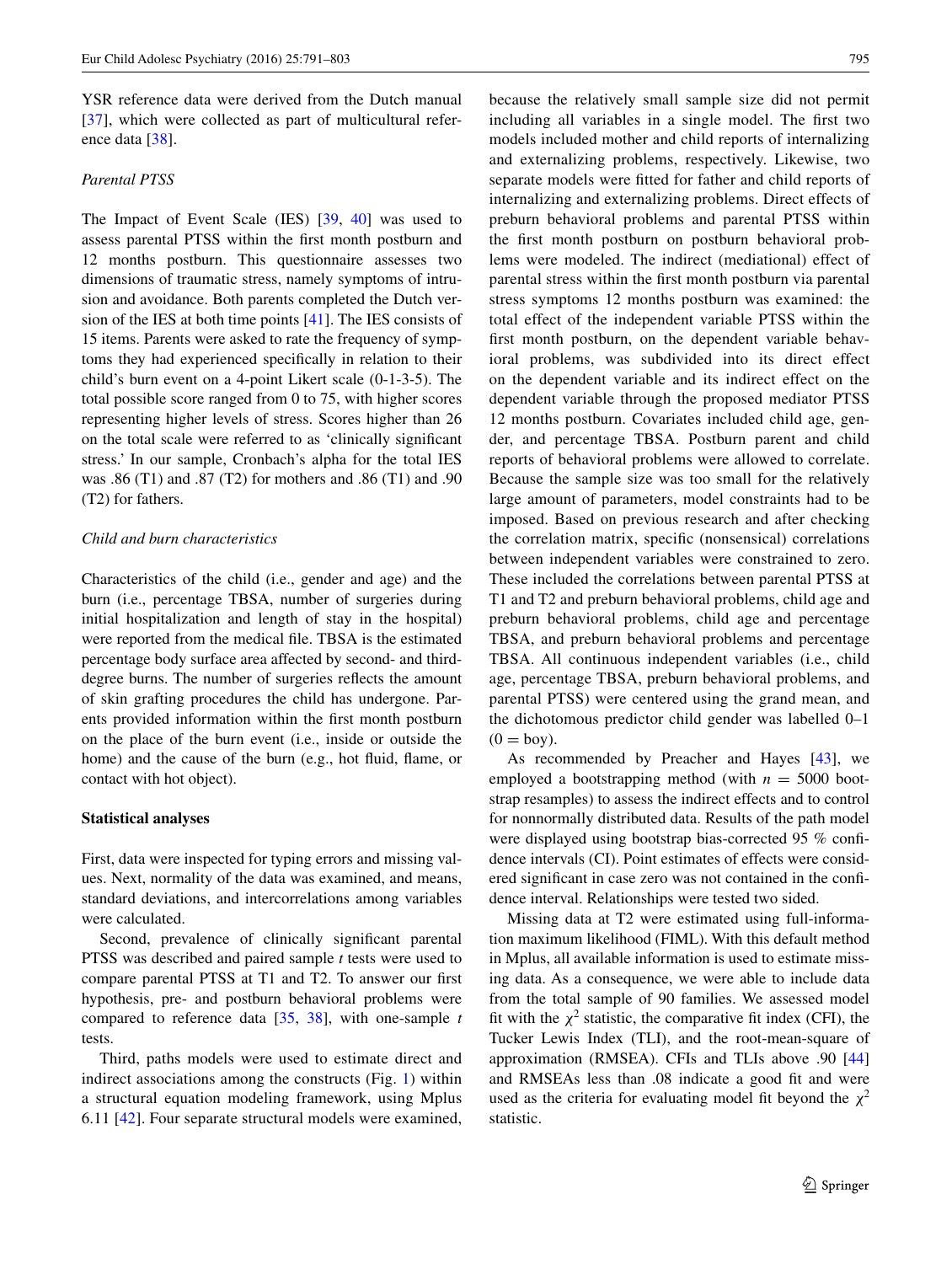|                                  |                          | 2                        | 3                        | 4       | 5       | 6       | 7        | 8       | 9       | 10       | 11                       | 12     | 13    | 14    |
|----------------------------------|--------------------------|--------------------------|--------------------------|---------|---------|---------|----------|---------|---------|----------|--------------------------|--------|-------|-------|
| 1. Preburn behavioral problems M | $\overline{\phantom{0}}$ |                          |                          |         |         |         |          |         |         |          |                          |        |       |       |
| 2. Preburn behavioral problems F | $.55**$                  | $\overline{\phantom{0}}$ |                          |         |         |         |          |         |         |          |                          |        |       |       |
| 3. PTSS 1 month postburn M       | .11                      | .07                      | $\overline{\phantom{0}}$ |         |         |         |          |         |         |          |                          |        |       |       |
| 4. PTSS 1 month postburn F       | $-.07$                   | $-.08$                   | .20                      |         |         |         |          |         |         |          |                          |        |       |       |
| 5. PTSS 12 months postburn M     | .08                      | .14                      | $.70**$                  | $.40*$  |         |         |          |         |         |          |                          |        |       |       |
| 6. PTSS 12 months postburn F     | $-.02$                   | .16                      | $.47**$                  | $.44**$ | $.52**$ |         |          |         |         |          |                          |        |       |       |
| 7. Externalizing problems M      | $.50**$                  | $.39*$                   | $-.13$                   | $-.14$  | $.10\,$ | .13     |          |         |         |          |                          |        |       |       |
| 8. Externalizing problems F      | $.70**$                  | $.61**$                  | $-.14$                   | $-.28$  | .09     | $.12\,$ | $.75***$ |         |         |          |                          |        |       |       |
| 9. Externalizing problems C      | .24                      | .03                      | $-.16$                   | $-.13$  | $-.05$  | .11     | $.62**$  | $.63**$ |         |          |                          |        |       |       |
| 10. Internalizing problems M     | $.30*$                   | .28                      | $.28*$                   | .13     | $.45**$ | .30     | $.30*$   | .23     | $-.07$  |          |                          |        |       |       |
| 11. Internalizing problems F     | $.40*$                   | $.59**$                  | .11                      | $-.27$  | $.35*$  | .26     | $.42*$   | $.53**$ | .26     | $.65***$ | $\overline{\phantom{0}}$ |        |       |       |
| 12. Internalizing problems C     | .09                      | $-.15$                   | .07                      | .13     | .12     | .15     | .21      | .11     | $.44**$ | $.35*$   | $.47*$                   |        |       |       |
| 13. Child age                    | $-.09$                   | $-.01$                   | $-.24*$                  | $-.12$  | $-.23$  | $-.15$  | $-.09$   | $-.03$  | $-.15$  | $-.13$   | $-.15$                   | $-.19$ |       |       |
| 14. Percentage TBSA              | .09                      | $-.16$                   | .17                      | .13     | .09     | $-.09$  | $-.19$   | $-.18$  | $-.27$  | $-.05$   | $-.27$                   | $-.26$ | .12   |       |
| M                                | 9.31                     | 9.00                     | 25.48                    | 15.85   | 16.25   | 8.66    | 49.58    | 49.03   | 47.22   | 50.53    | 47.34                    | 47.63  | 13.88 | 9.95  |
| <b>SD</b>                        | 5.94                     | 6.04                     | 14.34                    | 12.45   | 12.20   | 10.53   | 10.18    | 10.03   | 10.13   | 8.92     | 9.72                     | 11.03  | 2.43  | 12.26 |

<span id="page-5-0"></span>**Table 2** Intercorrelations and descriptive statistics  $(n = 90)$ 

*M* mother report, *F* father report, *C* child report, *PTSS* Posttraumatic stress symptoms, *TBSA* Total burned surface area  $* p < .05, ** p < .01$ 

## **Results**

#### **Descriptive statistics and correlations**

Table [2](#page-5-0) shows the means, standard deviations, and intercorrelations of the variables. All variables were approximately normally distributed (skewness range −.20 to 1.57; kurtosis range −1.03 to 2.28), with the exception of percentage TBSA, which was positively skewed (skewness: 3.20) and had a high peak (kurtosis: 11.31).

The correlation between maternal and paternal reports of child behavioral problems at T1 was .55. For internalizing and externalizing problems at T2, these correlations were .65 and .75, respectively. These large correlations indicate that parental agreement on child behavior problems was high. Correlations between child-reported and mother-reported internalizing and externalizing problems were .35 and .62, respectively. For child–father agreement, these correlations were .47 (internalizing problems) and .63 (externalizing problems).

# **Prevalence of parental PTSS and child behavioral problems**

In the first month postburn, 47 % of the mothers reported clinically significant PTSS in relation to their child's burn event. For fathers, this was 27 %. One year postburn, 27 % of the mothers and 8 % of the fathers reported clinically significant PTSS. For mothers and fathers, the reduction in stress symptoms from T1 to T2 was significant:

 $M_{\text{motherST1}} = 25.15$ ,  $SD = 14.78$ ,  $M_{\text{motherST2}} = 16.25$ ,  $SD = 12.20; t (54) = 6.18, p < .001; M<sub>fatherST1</sub>$  $(T1) = 15.00$ ,  $SD = 12.90$ ,  $M_{\text{fattersT2}} = 8.75$ ,  $SD = 10.81$ ; *t*  $(35) = 2.97, p = .005.$ 

Mothers and fathers reported total preburn behavioral problems on the SDQ in the (sub)clinical range in 27 and 25 % of the children, respectively. Regarding postburn behavioral problems, CBCL reports of mothers and fathers indicated that, respectively, 16 and 17 % of children had externalizing problems in the (sub)clinical range. For internalizing problems, these percentages were 15–6 %. Finally, 12 % of children themselves reported postburn externalizing problems in the (sub)clinical range and 16 % reported internalizing problems in this range. The levels of agreement for the presence or absence of internalizing problems in the (sub)clinical range were 87 % for mothers and children, 90 % for fathers and children, and 84 % for mothers and fathers. For externalizing problems, these percentages were 87, 83, and 84 %, respectively.

Compared to reference data, preburn behavioral problems in our sample were not significantly different (mother reports:  $p = .11$ , Cohen's  $d = .18$ ; father reports:  $p = .19$ , Cohen's  $d = .17$ ). Regarding postburn behavioral problems, using the CBCL and YSR, in general, no significant differences between our sample and reference data were found and, on average, effect sizes indicated only small differences (internalizing problems, mother reports: *p* = .13, Cohen's *d* = −.20, child reports: *p* = .09, Cohen's  $d = -.27$ ; externalizing problems, mother reports:  $p = .73$ , Cohen's  $d = .05$ , father reports:  $p = .73$ , Cohen's  $d = -.06$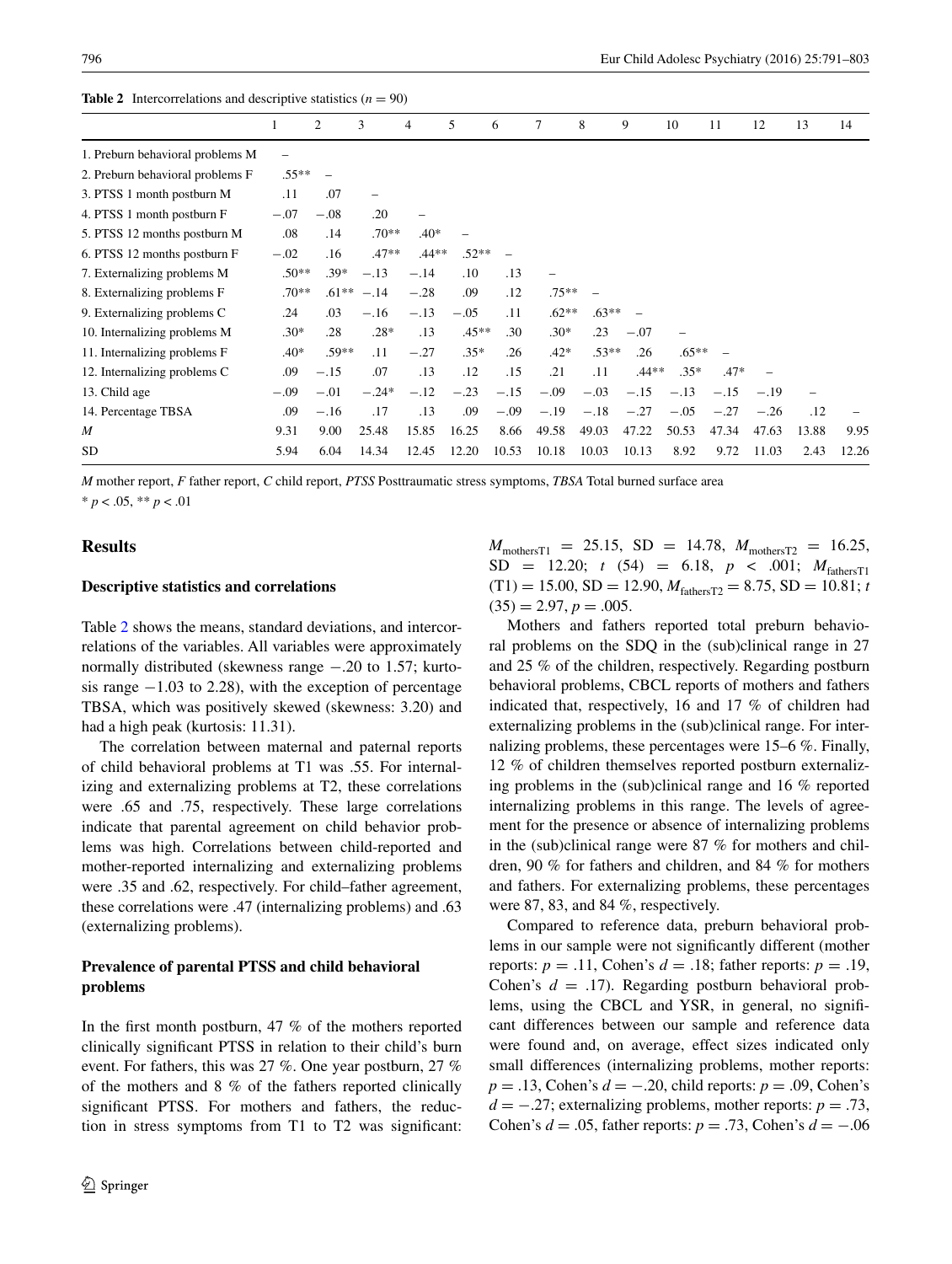<span id="page-6-0"></span>**Table 3** Model fit information for four path models

|         |                                                     |      |             | CFI TLI RMSEA $\chi^2$ df p |                |     |
|---------|-----------------------------------------------------|------|-------------|-----------------------------|----------------|-----|
| Model 1 | Mother- and child reports of internalizing problems |      | .98 .92 .06 |                             | 6.31 5         | .28 |
| Model 2 | Mother- and child reports of externalizing problems | .98  | .94 .05     |                             | 6.25 5         | .28 |
| Model 3 | Father- and child reports of internalizing problems | 1.00 | .99 .02     |                             | 5.11 5         | .40 |
| Model 4 | Father- and child reports of externalizing problems | 1.00 | 1.00 .01    |                             | $5.05 \quad 5$ | .41 |

child reports:  $p = .27$  Cohen's  $d = -.16$ ). One medium difference  $(d = -.40)$  was found for fathers, who reported significantly less internalizing problems in their child compared to parents from reference data:  $M_{\text{reference}} = 6.95$ ,  $SD = 5.80$ ,  $M_{\text{fattersT2}} = 4.82$ ,  $SD = 4.83$ ;  $t(32) = -2.54$ ,  $p = .02$ .

# **Path analyses**

All four models showed adequate fit to the data, which is shown in Table [3.](#page-6-0) The results of the four path analyses are presented in Tables [4](#page-7-0) and [5](#page-8-0). Maternal reports of preburn behavioral problems were positively associated with their own reports of child internalizing problems 12 months postburn, although the association was at the borderline of significance (Table [4\)](#page-7-0). For fathers, the association was significant (Table [5\)](#page-8-0). In contrast, self-reported postburn internalizing problems by the child were not associated with preburn behavioral problems reported by mothers or fathers. This same pattern of results was obtained for externalizing problems.

Appraisals of PTSS within the first month postburn were associated with appraisals of PTSS 12 months postburn for mothers as well as fathers. Maternal reports of their PTSS within the first month postburn were not directly associated with their reports and child reports of internalizing and externalizing problems. However, maternal PTSS 12 months postburn had a significant positive relationship with their own reports of child internalizing problems. Paternal reports of their own PTSS within the first month postburn were associated with reporting less internalizing problems in their child. In contrast, their PTSS 12 months postburn had a positive relationship with their reports of internalizing problems. There were no significant direct relationships between mothers' or fathers' PTSS 12 months postburn and parental reports of child externalizing problems and child reports of internalizing and externalizing problems. In both parents, PTSS 12 months postburn significantly mediated the effect of PTSS within the first month postburn on their reports of child internalizing problems. No significant indirect effects were found for externalizing problems. In addition, no significant indirect effect of maternal or paternal PTSS within the first month postburn via PTSS 12 months postburn on child reports of internalizing and externalizing problems was found.

Child age and gender were not significant predictors of postburn behavioral problems. Moreover, no significant effects were found for the percentage TBSA in the models using father and child reports of internalizing and externalizing problems. However, a lower percentage of TBSA was associated with more externalizing problems reported by the mother, as well as with child self-reported internalizing and externalizing problems (in models 1 and 2). As this finding was unexpected, data were inspected to explain the relationships found. Two children with high percentages TBSA were identified (e.g., 59 and 72 % TBSA; two outliers which were found earlier) that had low to moderate ratings on all measures of behavioral problems. To check if these outliers possibly influenced the results, analyses for models 1 and 2 were repeated without the two outliers (results are not displayed, but are available upon request), which resulted in nonsignificant parameters in two of the three relationships. Therefore, the relationships found seemed to be especially due to the influence of two children with high percentages TBSA and low ratings of behavioral problems.

Preburn behavioral problems, parental PTSS 1 and 12 months postburn, percentage TBSA, child gender, and child age explained 13 to 52 % of variance in the four path models. Percentages were higher for parent reported problems, compared to child reports, which can be seen in Tables [4](#page-7-0) and [5.](#page-8-0)

# **Discussion**

This study included child, mother, and father reports of postburn behavioral problems, hereby providing an encompassing family perspective on postburn adjustment. Results showed that overall, pre- and postburn behavioral problems were within normal limits. Depending on the informant, rates of (sub)clinically significant postburn internalizing and externalizing problems ranged from 6 to 17 %. Parents and children displayed rather similar perspectives on the presence or absence of (sub)clinical behavioral problems, with mother–child agreement in 87 % of the cases for internalizing and externalizing problems and father– child agreement in, respectively, 90 and 83 % of the cases. Findings further showed that postburn internalizing and externalizing problems were related to preburn behavioral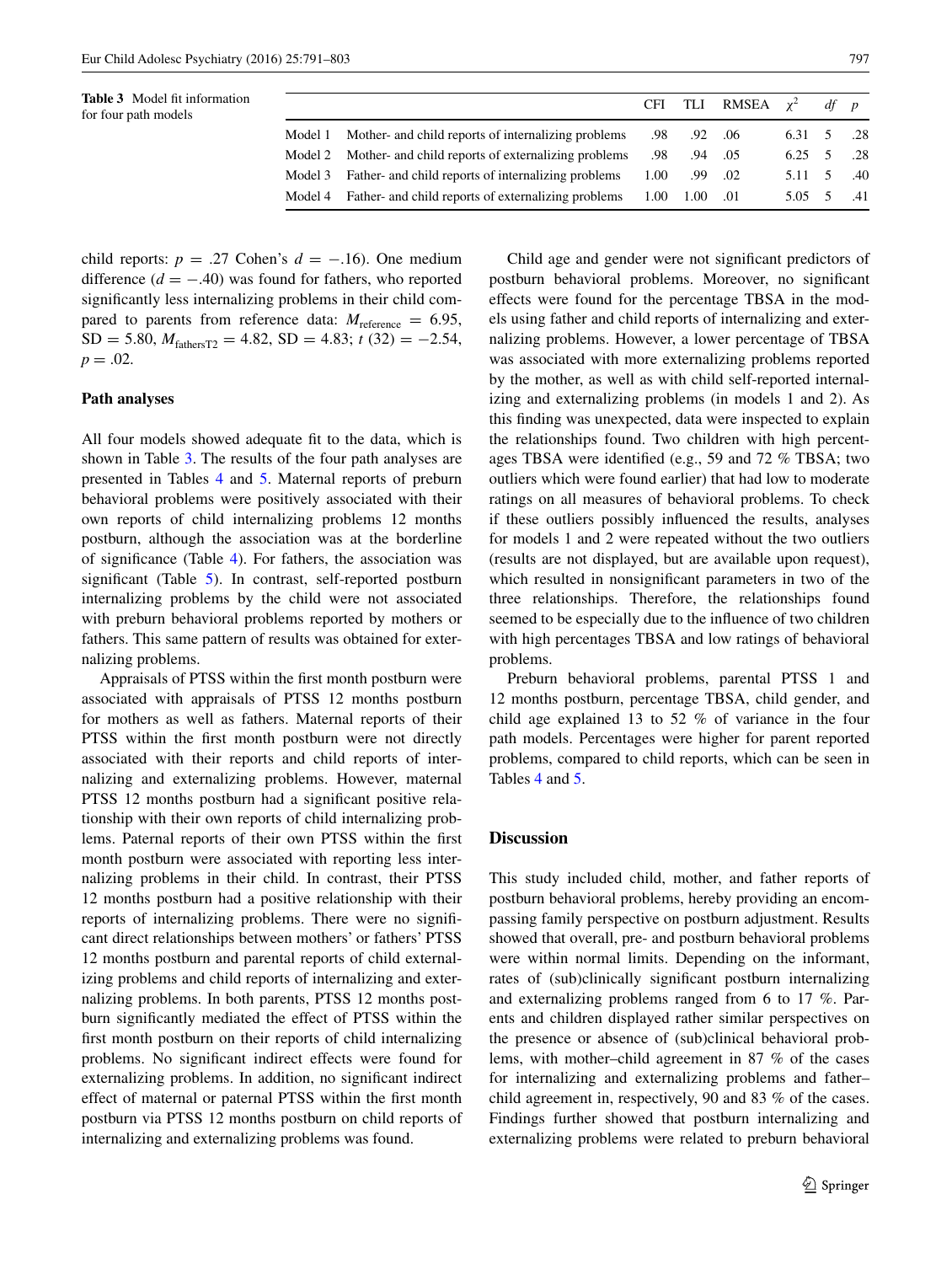|                                                                 | Mother reports |                                      |                 |                      | Child reports |                |                     |            | Mother reports |                |                  |               | Child reports             |                |                |            |
|-----------------------------------------------------------------|----------------|--------------------------------------|-----------------|----------------------|---------------|----------------|---------------------|------------|----------------|----------------|------------------|---------------|---------------------------|----------------|----------------|------------|
|                                                                 |                |                                      | SE              | ∞                    | R             | ਹ              | SE                  | ≏          | R              |                | SE               |               | R                         |                | SE             | ≏          |
| Direct effects                                                  |                |                                      |                 |                      |               |                |                     |            |                |                |                  |               |                           |                |                |            |
| Preburn behavioral problems                                     |                | $0.50$ $0.00, 1.04$ <sup>a</sup> .27 |                 | ઝું                  | 0.27          | $-0.46, 1.05$  | 38                  | $\ddot{.}$ | 1.02           | 0.56, 1.48     | $\ddot{c}$       | 57            | 0.48                      | $-0.20, 1.17$  | 35             | <u>رى</u>  |
| PTSS 1 month postburn                                           | 0.02           | $-0.20, 0.19$                        | $\overline{10}$ | S.                   | $-0.06$       | $-0.34, 0.25$  |                     | $-0$       | $-0.16$        | $-0.41, 0.04$  |                  | $-22$         | $-0.15$                   | $-0.42, 0.17$  | $\ddot{15}$    | $-21$      |
| PTSS 12 months postburn                                         | 0.29           | 0.06, 0.53                           | $\frac{12}{1}$  | ŝ.                   | $0.14\,$      | $-0.32, 0.57$  | 22.                 | $-15$      | 0.23           | $-0.04, 0.52$  | न                | 26            |                           | $-0.26, 0.50$  |                | $\ddot{5}$ |
| Percentage TBSA                                                 | $-0.07$        | $-0.22, 0.04$                        | $\overline{C}$  | $-10$                | $-0.19$       | $-0.50, -0.04$ | $\vec{=}$           | $-22$      | $-0.20$        | $-0.33, -0.06$ | $\overline{0}$ . | $-24$         | $-0.13$<br>-0.21<br>-4.88 | $-0.43, -0.07$ | $\Xi$          | $-26$      |
| Child gender <sup>b</sup>                                       | 1.81           | $-5.43, 7.31$ 3.13                   |                 | $\ddot{\mathrm{60}}$ | 3.25          | $-5.96, 12.55$ | 4.74                | $\ddot{.}$ | $-3.42$        | $-9.35, 2.23$  | 2.97             | $-14$         |                           | $-11.44, 1.96$ | 3.35           | $-21$      |
| Child age                                                       | 0.00           | $-0.91, 1.12$ .51                    |                 | $\mathcal{S}$        | $-0.67$       | $-2.48, 1.06$  | $\dot{\mathcal{S}}$ | $-15$      | $-0.64$        | $-1.59, 0.29$  | $\frac{48}{5}$   | $-14$         | $-0.98$                   | $-2.28, 0.31$  | 59.            | $-23$      |
| $PTSST1 \rightarrow PTSST2$                                     | 0.54           | 0.36, 0.68                           | $\frac{8}{30}$  | Ŝ                    | 0.54          | 0.36, 0.68     | $\overline{0}$      | Ŝ          | 0.53           | 0.36, 0.68     | $\overline{0}$   | ड़            | 0.53                      | 0.36, 0.68     | $\overline{0}$ | Ŝ.         |
| Indirect effects                                                |                |                                      |                 |                      |               |                |                     |            |                |                |                  |               |                           |                |                |            |
| $PISST1 \rightarrow PTSS T2 \rightarrow$<br>behavioral problems | 0.16           | 0.04, 0.32                           | 0               | 25                   | 0.07          | $-0.16, 0.32$  | $\ddot{5}$          | $\Xi$      | 0.12           | $-0.02, 0.30$  | $\overline{0}$   | $\frac{6}{1}$ | 0.07                      | $-0.14, 0.27$  | $\Xi$          | $\Xi$      |
| Explained variance                                              | $30\%$         |                                      |                 |                      | $13\%$        |                |                     |            | 44 %           |                |                  |               | 24 %                      |                |                |            |

Table 4 Relationship of preburn behavioral problems, maternal posttraumatic stress symptoms (PTSS), and covariates with mother- and child-reported behavioral problems 12 months postburn **Table 4** Relationship of preburn behavioral problems, maternal posttraumatic stress symptoms (PTSS), and covariates with mother- and child-reported behavioral problems 12 months postburn Model 2 Externalizing problems Model 1 Internalizing problems and a model as the model 2 Externalizing problems Model 1 Internalizing problems

CI Bootstrap bias-corrected two-sided 95 % confidence interval. Effects that are statistically significant are written in bold, TBSA Total burned surface area *CI* Bootstrap bias-corrected two-sided 95 % confidence interval. Effects that are statistically significant are written in bold, *TBSA* Total burned surface area

<span id="page-7-0"></span> $p = .06$  $b_0 = boy, 1 = girl$  $D = \text{box}$ , 1 = girl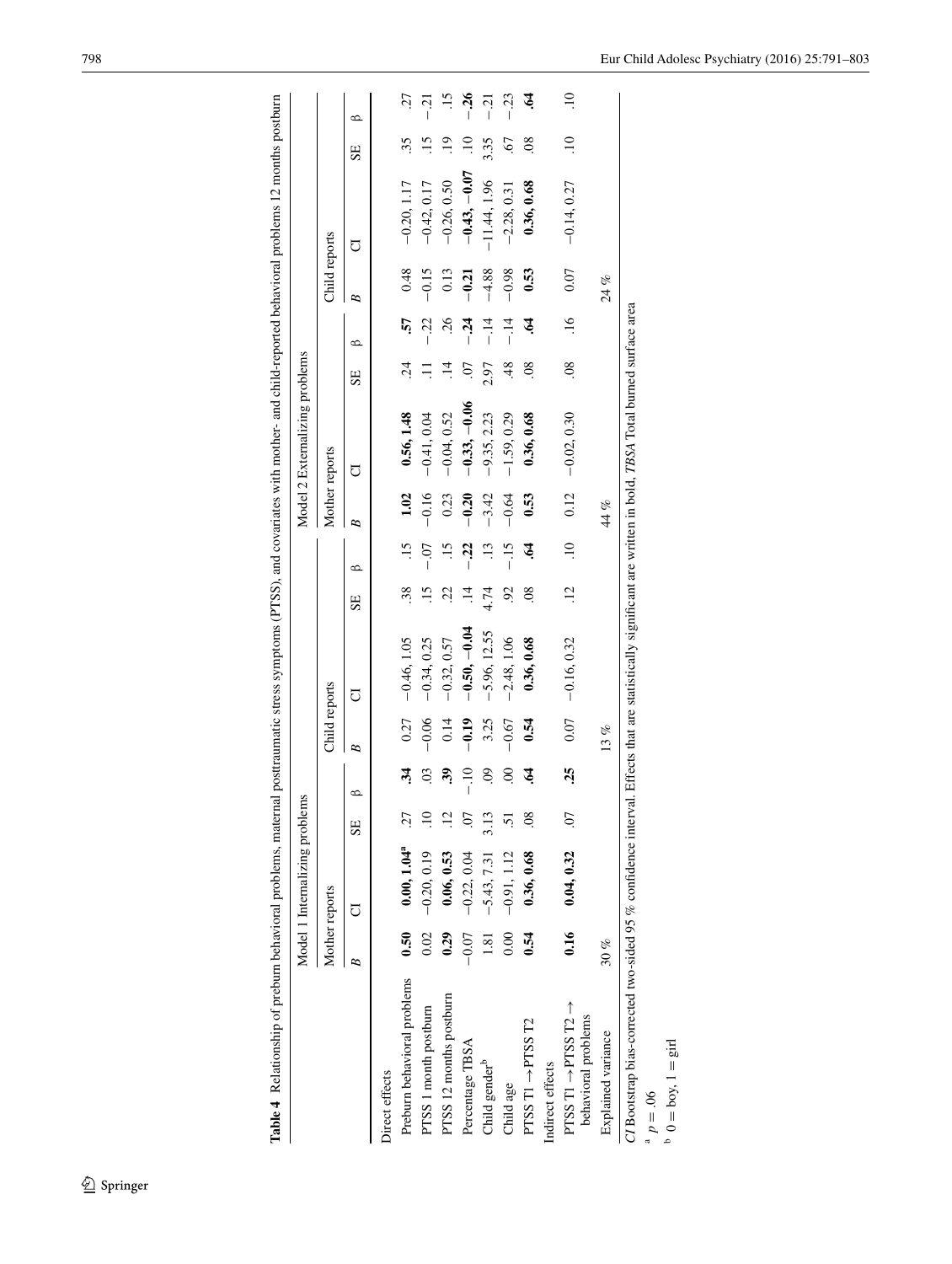|                                                                                                                                                                | Father reports |                |            |            | Child reports |                |                |                | Father reports            |               |                      |                     | Child reports |                |                 |                |
|----------------------------------------------------------------------------------------------------------------------------------------------------------------|----------------|----------------|------------|------------|---------------|----------------|----------------|----------------|---------------------------|---------------|----------------------|---------------------|---------------|----------------|-----------------|----------------|
|                                                                                                                                                                | B              | ರ              | SE         | $\circ$    | B             | ರ              | SE             | $\circ$        | B                         | రె            | SE                   | ≏                   | B             | ರ              | 5E              | ≏              |
| Direct effects                                                                                                                                                 |                |                |            |            |               |                |                |                |                           |               |                      |                     |               |                |                 |                |
| Prebum behavioral problems                                                                                                                                     | 0.79           | 0.21, 1.26     | 51         | 50         | $-0.30$       | $-1.05, .56$   |                |                | 0.84                      | 0.08, 1.37    | $\widetilde{\omega}$ | 53                  | 0.02          | $-0.80, .90$   | र्च.            |                |
| PTSS 1 month postburn                                                                                                                                          | $-0.38$        | $-0.79, -0.12$ |            | $-50$      | $-0.05$       | $-0.66, 0.41$  | 27             | $-0.06$        | $-0.23$                   | $-0.70, 0.10$ | Š                    | $-30$               | 0.00          | $-0.55, 0.39$  | 23              |                |
| PTSS 12 months postburn                                                                                                                                        | 0.31           | 0.03, 0.68     |            |            | 0.18          | $-0.52, 0.69$  | 51             | $\frac{8}{18}$ | 0.16                      | $-0.27, 0.43$ |                      |                     | 0.16          | $-0.44, 0.60$  | 25              |                |
| Percentage TBSA                                                                                                                                                | 0.07           | $-0.31, 0.40$  |            |            | $-0.15$       | $-0.73, 0.33$  | 24             | $-16$          | 0.03                      | $-0.37, 0.66$ | 24                   | $\ddot{\mathrm{c}}$ | $-0.20$       | $-0.65, 0.54$  | 28              | $-23$          |
| Child gender <sup>a</sup>                                                                                                                                      | 6.45           | $-0.11, 11.95$ | 3.09       |            | 5.22          | $-5.30, 15.21$ | 527            | 23             | 0.81                      | $-9.11, 8.07$ | 4.25                 | S.                  | $-4.83$       | $-15.13, 3.34$ | 4.62            | - 22<br>-      |
| Child age                                                                                                                                                      | $-0.61$        | $-2.04, 0.60$  | š          |            | 0.75          | $-1.60, 2.64$  | $\frac{8}{10}$ |                | $-0.52$                   | $-2.00, 0.98$ | 77                   |                     | 0.13          | $-1.89, 1.94$  | 95              | C.             |
| $PTSST1 \rightarrow PTSST2$                                                                                                                                    | 0.41           | 0.16, 0.75     | $\ddot{5}$ | स          | 6.41          | 0.16, 0.75     | 15             | 47             | 0.40                      | 0.16, 0.76    |                      | 47                  | 6.40          | 0.16, 0.76     |                 | 47             |
| Indirect effects                                                                                                                                               |                |                |            |            |               |                |                |                |                           |               |                      |                     |               |                |                 |                |
| $PISST1 \rightarrow PTSSTS$<br>behavioral problems                                                                                                             | 0.13           | 0.02, 0.43     | Š          | $\ddot{ }$ | 0.07          | $-0.19, 0.39$  | $\vec{=}$      | $\overline{0}$ | $\widetilde{\mathcal{S}}$ | $-0.07, 0.26$ | $\overline{0}$       | $\overline{0}$      | 0.06          | $-0.15, 0.33$  | $\overline{12}$ | $\overline{0}$ |
| Explained variance                                                                                                                                             | 52 %           |                |            |            | 14%           |                |                |                | 36%                       |               |                      |                     | 16%           |                |                 |                |
| CI Bootstrap bias-corrected two-sided 95 % confidence interval. Effects that are statistically significant are written in bold, TBSA Total burned surface area |                |                |            |            |               |                |                |                |                           |               |                      |                     |               |                |                 |                |
| $a = boy$ , $1 = girl$                                                                                                                                         |                |                |            |            |               |                |                |                |                           |               |                      |                     |               |                |                 |                |

**Table 5** Relationship of preburn behavioral problems, paternal PTSS, and covariates with father- and child-reported behavioral problems 12 months postburn

Table 5 Relationship of preburn behavioral problems, paternal PTSS, and covariates with father- and child-reported behavioral problems 12 months postburn

Model 3 Internalizing problems  $\mathbf{Mod}$  at the model 4 Externalizing problems

<span id="page-8-0"></span>Model 3 Internalizing problems

Model 4 Externalizing problems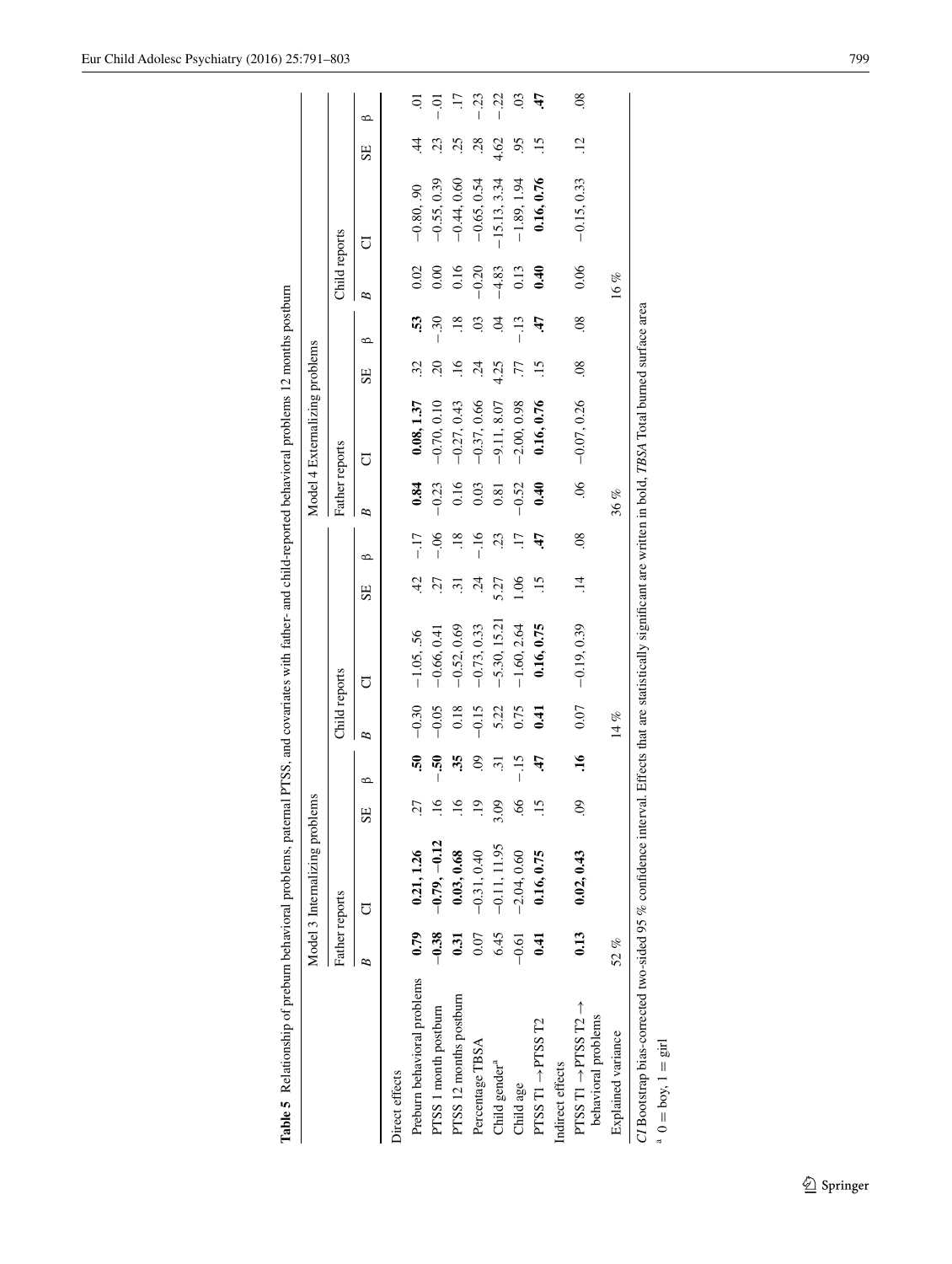functioning, but only if parents reported on postburn behavioral problems. Additionally, higher parental stress symptoms 12 months postburn were associated with more child internalizing problems as reported by mothers and fathers, but not as reported by children. In both parents, an indirect relationship was found from PTSS within the first month postburn via PTSS 12 months postburn to reporting internalizing problems in their child. Results of this study emphasize the use of a family systems perspective in research and clinical practice regarding pediatric burns.

As hypothesized using results of prior studies [\[6](#page-11-5), [7](#page-11-14)], children and adolescents in our sample were not different from reference samples with regard to preburn behavioral problems and postburn internalizing and externalizing problems. As we only examined the long-term outcome, we cannot rule out the possibility that children and adolescents experienced transient internalizing and externalizing problems during or shortly after the period of hospitalization. Previous research has reported elevated symptoms during these periods  $[3-5]$  $[3-5]$ . Furthermore, we did not include measures of child acute and posttraumatic stress symptoms, while it has been shown before that a considerable part of children and adolescents experience these symptoms after burn injury [\[45](#page-12-6), [46\]](#page-12-7). However, overall, the results of this study indicate that, on average, children and adolescents are not at risk to experience elevated levels of internalizing and externalizing problems 12 months after burn injury, which is a positive finding.

The inclusion of appraisals of preburn functioning in this study provides additional information about the adjustment of children and adolescents after burn injury. As hypothesized, our results showed that preburn behavioral problems were predictive of postburn internalizing and externalizing problems, from the parents' perspective. As proposed [\[17](#page-11-13)], pretrauma psychological problems may continue to place children at a disadvantage with regard to their ability to cope and recover from the stressful event, hereby maintaining or increasing psychological problems. However, the role of preburn adjustment was not unequivocal in this study, as it was not predictive of child reports of postburn behavioral problems. In our study, parents appraised the preburn adjustment of the child, while child reports could have provided different views. Future studies are needed to investigate whether a similar relationship would be found for child-reported pre- and postburn behavioral problems.

This study showed that burn severity was not related to postburn behavioral problems in the models using father and child reports. This concurs with previous child studies that found no relation between burn size and postburn behavioral problems [\[6](#page-11-5), [7,](#page-11-14) [18](#page-11-15)]. However, in the current study, a larger percentage TBSA was related to less behavioral problems in the models using mother and child reports. The counterintuitive finding was primarily due to two children with high

percentages TBSA and low scores on behavioral problems. Percentage TBSA is only one aspect of burn severity; previous studies have shown a negative impact of visible scarring [\[7](#page-11-14)] or poor hand functioning [\[47](#page-12-8)] on postburn outcomes. However, in general, the results of the present study support the idea that larger burn size does not necessarily implicate a higher risk of postburn adjustment problems.

Conform our hypothesis, we found significant associations between parental PTSS 12 months postburn and parental reports of internalizing problems in their child. Different mechanisms may explain this relationship. A first possibility is that parents' own levels of stress diminish their capacity to be responsive to the child's needs, which may have an adverse impact on the child [\[19](#page-11-16)]. However, as these findings not held for child self-reports, it may be more likely that parental mental health affects the way in which parents interpret the behavior of their offspring. Previous studies have indicated that parental acute and posttraumatic stress reactions influence their assessment of child symptoms [[28–](#page-11-25)[30,](#page-11-27) [48](#page-12-9)]. Parents with higher PTSS might be more prone to perceive internalizing problems in their child, because they may have difficulty in differentiating their child's reactions from their own [\[29](#page-11-26)]. As PTSS fall more within the spectrum of internalizing syndromes, this idea is supported by not finding significant associations between parental PTSS and reports of child externalizing problems in this study. The presence of an association between parental PTSS and reports of internalizing problems, but not externalizing problems, might also be due to the child's internalizing problems being more difficult to observe [[49\]](#page-12-10) and therefore more prone to observational bias resulting from parental PTSS.

Although parental posttraumatic stress within the first month postburn (i.e., more acute stress) was not directly related to parent reports of child behavioral problems at 12 months, there was an indirect relationship of early PTSS via PTSS 12 months postburn to parental reports of child internalizing problems measured at 12 months. In concordance with previous studies, levels of parental PTSS at 1 and 12 months postburn were significantly related and suggest the possibility of chronification of PTSS [\[21](#page-11-18)]. The observed indirect nature of the relationship between early PTSS and parental reports of internalizing problems might indicate that only parents with chronic PTSS (in contrast to transient PTSS) are more prone to perceive higher internalizing problems in their child. Still, other studies found parental acute stress symptoms to be directly related to reports of young children's 12 months postburn behavioral problems [\[10](#page-11-7)] and PTSS of school-aged children after a medical traumatic event [\[21](#page-11-18)]. Beyond the aforementioned relationships, in the present study, a negative association was found between paternal initial PTSS and fathers' reports of child postburn internalizing problems. As no previous study has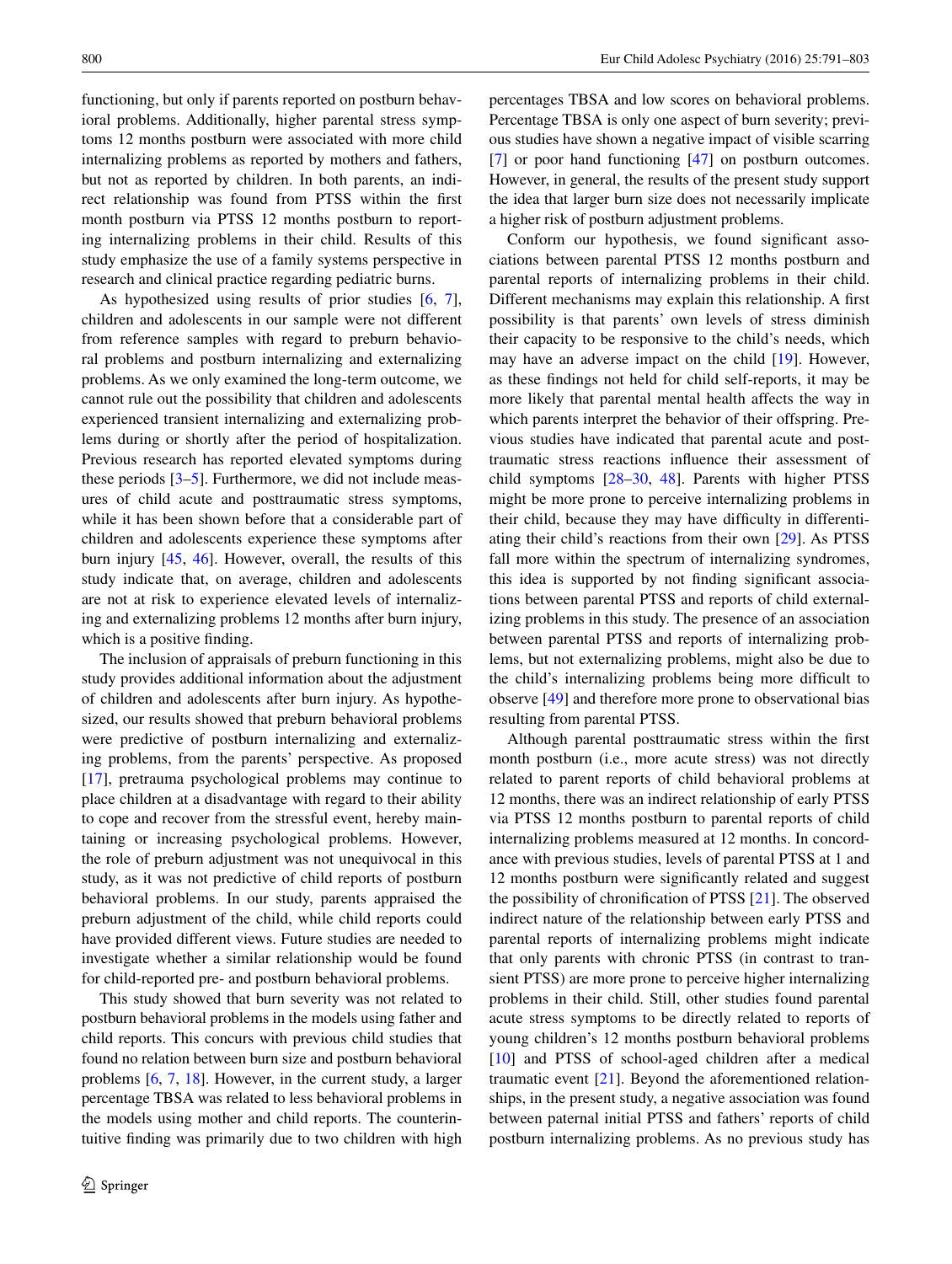reported this finding, an explanation for this relationship is highly speculative. In spite of this unexpected result, the indirect effect found in this study suggests that parents' higher acute stress symptoms that are not transient may be regarded a risk factor for long-term PTSS and consequent higher ratings of child postburn internalizing problems.

This multicenter study has a number of strengths, including the prospective design, the inclusion of fathers, the assessment of preburn functioning, and the relatively large sample size compared to other child burn studies. However, several limitations need to be considered too. First, we could only use information from two time points. Therefore, conclusions about directionality of effects cannot be drawn. For example, it is possible that children's postburn internalizing problems contribute to parental PTSS, as parents struggle to deal with their protective feelings and guilt [[50\]](#page-12-11). However, as we found no significant relationships with child reports of internalizing problems, this explanation appeared less likely. Second, it could be argued that parental PTSS may be a result of burn injury in parents themselves. However, as the incidence of injury in other family members (not specifying which family member was injured) was only 8 % in the present sample, this could not explain the high prevalence of parental PTSS (i.e., 47 % in mothers and 27 % in fathers within the first month postburn). We therefore assume that parental traumatic stress symptoms are mainly the consequence of perceived threat to the child's life, witnessing the burn event or parental emotions related to appraisals about the trauma  $[25]$  $[25]$ . Last, as in most burn studies, the absolute sample size in this study was small, which may limit generalizability of the results. Future research is warranted to replicate the findings. As a consequence of the small sample size, there was also limited statistical power to investigate more parameters in this study and to investigate the maternal, paternal, and child reports in a single model. Attempts were made to include all parameters in a single model, but model fit was inappropriate. However, in the model concerned, nonsignificant equality constraints between fathers and mothers indicated no overall differences.

To increase the generalizability of our findings, future research is needed, especially regarding the relative contribution of preburn functioning to postburn outcomes as this was a vulnerability factor in this study. Further studies could also include pretrauma measures of resilience, such as prosocial behavior, personality characteristics, and positive family functioning. Furthermore, future studies are warranted to examine the mechanism explaining the relationship between parental PTSS and child postburn outcomes.

Results from this study may have implications for clinical burn practice. First, appraisals of preburn behavior shortly after the burn injury appear to be predictive of

postburn problems from a parental perspective. This suggests that high-risk children may be identified in an early phase by the use of screening and that these children and their families may be followed up thereafter. However, the lack of evidence for the role of preburn behavior as perceived by parents, as well as the small total amount of variance explained in child self-reports of postburn behavioral problems, suggests that more insight is needed into determinants of the childs' own appraisal of postburn problems. Aspects such as social support [[51\]](#page-12-12), coping style, and per-sonality [[52\]](#page-12-13) may be important in this respect. Second, this study points to the role of chronic parental PTSS. Although parental acute stress symptoms in general are high and symptoms may largely decrease with time [\[25](#page-11-22)], a substantial amount of parents continue to experience clinically significant stress symptoms, as was shown again in the present study. Monitoring these symptoms in the aftermath of a pediatric burn event seems important for parental wellbeing but also for its impact on (the perception of) child postburn behavioral problems. Last, this study points to the role that choice of informants plays in assessing postburn adjustment. In the assessment of behavioral problems, no one's informant report can be used as a 'gold standard' [\[53](#page-12-14)]. This implicates that, when possible, reports of multiple informants should be included, as they all provide valuable information. Possible discrepancies should be discussed and incorporated in determining treatment goals and decisions.

Overall, the results of this study suggest that child behavioral problems 12 months postburn as perceived by parents are associated with parental appraisals of child preburn problems as well as parental chronic PTSS. Therefore, we recommend clinical burn practice to use a family perspective, by specifically including parents in assessment and intervention.

**Acknowledgements** This study represents the collaborative efforts of the Dutch-Belgian psychosocial research group consisting of M. Bremer, G. Bakker, A. van de Steenoven, H. Hofland, L. Braem, A.S. Goemanne, A. Helsen, and E. Vandermeulen, representing the burn centers in Groningen, Beverwijk, Rotterdam, Antwerp, Gent, Brussels, and Leuven. This study was funded by the Dutch Burns Foundation (Grant 07.108).

#### **Compliance with ethical standards**

**Conflict of interest** On behalf of all authors, the corresponding author states that there is no conflict of interest.

**Open Access** This article is distributed under the terms of the Creative Commons Attribution 4.0 International License ([http://crea](http://creativecommons.org/licenses/by/4.0/)[tivecommons.org/licenses/by/4.0/](http://creativecommons.org/licenses/by/4.0/)), which permits unrestricted use, distribution, and reproduction in any medium, provided you give appropriate credit to the original author(s) and the source, provide a link to the Creative Commons license, and indicate if changes were made.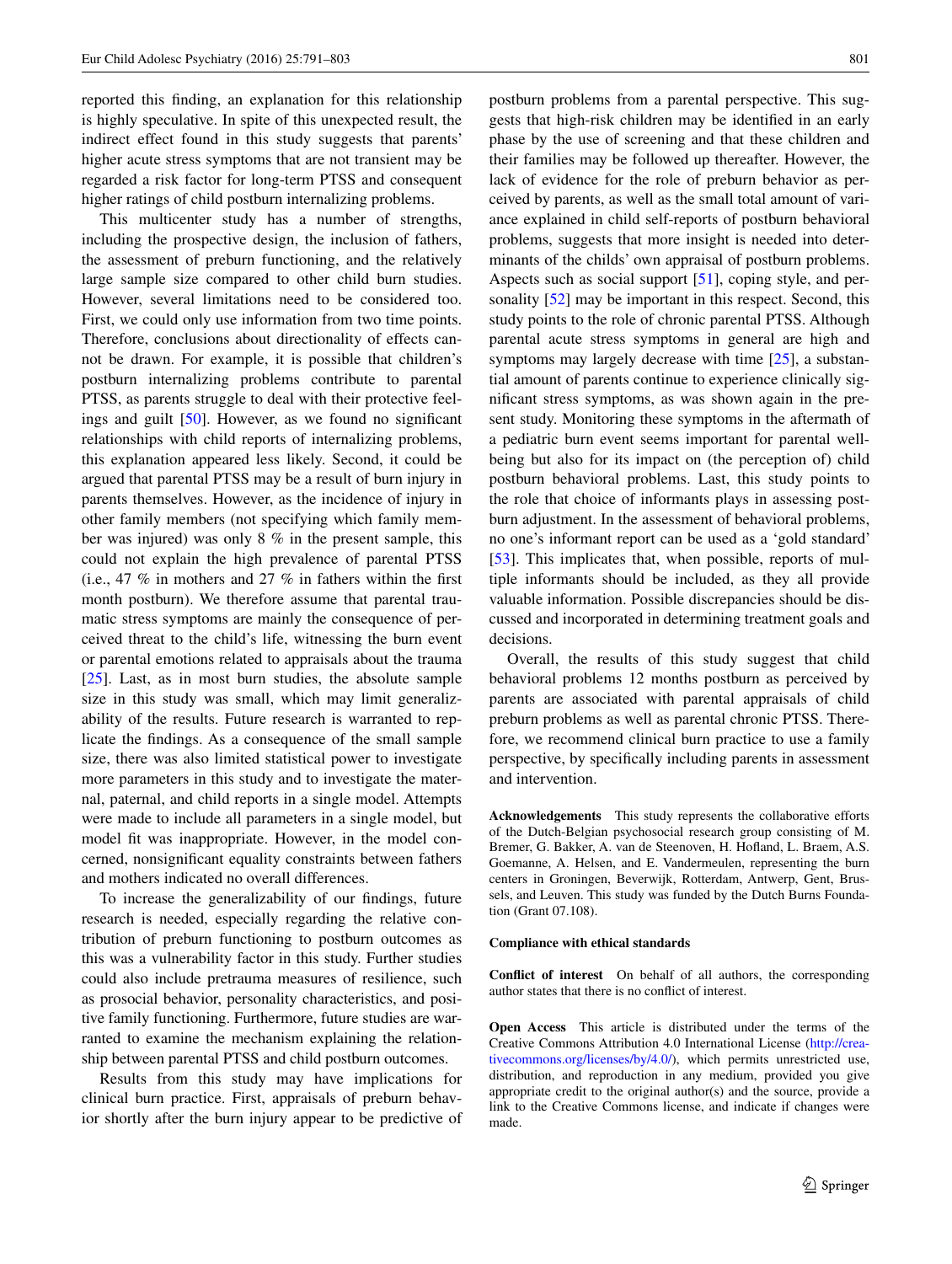### **References**

- <span id="page-11-0"></span>1. Pope S, Solomons W, Done D, Cohn N, Possamai A (2007) Body image, mood and quality of life in young burn survivors. Burns 33(6):747–755
- <span id="page-11-1"></span>2. Lawrence JW, Rosenberg L, Mason S, Fauerbach JA (2011) Comparing parent and child perceptions of stigmatizing behavior experienced by children with burn scars. Body Image 8(1):70–73
- <span id="page-11-2"></span>3. Delgado Pardo G, Garcia IM, Marrero FR, Gomez-Cia T (2008) Psychological impact of burns on children treated in a severe burns unit. Burns 34(7):986–993
- <span id="page-11-3"></span>4. Liber JM, List D, Van Loey NE, Kef S (2006) Internalizing problem behavior and family environment of children with burns: a Dutch pilot study. Burns 32(2):165–171
- <span id="page-11-4"></span>5. Delgado Pardo G, Garcia IM, Gomez-Cia T (2010) Psychological effects observed in child burn patients during the acute phase of hospitalization and comparison with pediatric patients awaiting surgery. J Burn Care Res 31(4):569–578
- <span id="page-11-5"></span>6. Blakeney P, Meyer W, Moore P, Broemeling L, Hunt R, Robson M, Herndon D (1993) Social competence and behavioral problems of pediatric survivors of burns. J Burn Care Rehabil 14(1):65–72
- <span id="page-11-14"></span>7. Willebrand M, Sveen J, Ramklint MD, Bergquist RN, Huss MD, Sjoberg MD (2011) Psychological problems in children with burns—parents' reports on the Strengths and Difficulties Questionnaire. Burns 37(8):1309–1316
- 8. Landolt MA, Grubenmann S, Meuli M (2000) Psychological long-term adjustment in children with head burns. J Trauma 49(6):1040–1044
- <span id="page-11-6"></span>9. Rosenberg L, Blakeney P, Thomas CR, Holzer CE, Robert RS, Meyer WJ (2007) The importance of family environment for young adults burned during childhood. Burns 33(5):541–546
- <span id="page-11-7"></span>10. Bakker A, van der Heijden PG, van Son MJ, van de Schoot R, Vandermeulen E, Helsen A, Van Loey NE (2014) The relationship between behavioural problems in preschool children and parental distress after a paediatric burn event. Eur Child Adolesc Psychiatry 23(9):813–822
- 11. Graf A, Schiestl C, Landolt MA (2011) Posttraumatic stress and behavior problems in infants and toddlers with burns. J Pediatr Psychol 36(8):923–931
- <span id="page-11-8"></span>12. Kent L, King H, Cochrane R (2000) Maternal and child psychological sequelae in paediatric burn injuries. Burns 26(4):317–322
- <span id="page-11-9"></span>13. McKibben JB, Bresnick MG, Askay SAW, Fauerbach JA (2008) Acute stress disorder and posttraumatic stress disorder: a prospective study of prevalence, course, and predictors in a sample with major burn injuries. J Burn Care Res 29(1):22–35
- <span id="page-11-10"></span>14. Van Loey NE, Oggel A, Goemanne A-S, Braem L, Vanbrabant L, Geenen R (2014) Cognitive emotion regulation strategies and neuroticism in relation to depressive symptoms following burn injury: a longitudinal study with a 2-year follow-up. J Behav Med 37(5):839–848
- <span id="page-11-11"></span>15. Öster C, Sveen J (2014) The psychiatric sequelae of burn injury. Gen Hosp Psychiatry 36(5):516–522
- <span id="page-11-12"></span>16. Meyer WJ, Robert R, Murphy L, Blakeney PE (2000) Evaluating the psychosocial adjustment of 2-and 3-year-old pediatric burn survivors. J Burn Care Res 21(2):179–184
- <span id="page-11-13"></span>17. Cox CM, Kenardy JA, Hendrikz JK (2008) A meta-analysis of risk factors that predict psychopathology following accidental trauma. J Spec Pediatr Nurs 13(2):98–110
- <span id="page-11-15"></span>18. Landolt MA, Grubenmann S, Meuli M (2002) Family impact greatest: Predictors of quality of life and psychological adjustment in pediatric burn survivors. J Trauma 53(6):1146–1151
- <span id="page-11-16"></span>19. Scheeringa MS, Zeanah CH (2001) A relational perspective on PTSD in early childhood. J Trauma Stress 14(4):799–815
- <span id="page-11-17"></span>20. De Young AC, Kenardy JA, Cobham VE (2011) Trauma in early childhood: a neglected population. Clin Child Fam Psychol Rev 14(3):231–250
- <span id="page-11-18"></span>21. Landolt MA, Ystrom E, Sennhauser FH, Gnehm HE, Vollrath ME (2012) The mutual prospective influence of child and parental post-traumatic stress symptoms in pediatric patients. J Child Psychol Psychiatry 53(7):767–774
- <span id="page-11-19"></span>22. Alisic E, Jongmans MJ, van Wesel F, Kleber RJ (2011) Building child trauma theory from longitudinal studies: a meta-analysis. Clin Psychol Rev 31(5):736–747
- <span id="page-11-20"></span>23. Ostrowski SA, Christopher NC, Delahanty DL (2007) Brief report: the impact of maternal posttraumatic stress disorder symptoms and child gender on risk for persistent posttraumatic stress disorder symptoms in child trauma victims. J Pediatr Psychol 32(3):338–342
- <span id="page-11-21"></span>24. McFarlane AC (1987) Posttraumatic phenomena in a longitudinal study of children following a natural disaster. J Am Acad Child Adolesc Psychiatry 26(5):764–769
- <span id="page-11-22"></span>25. Bakker A, Van der Heijden PG, Van Son MJ, Van Loey NE (2013) Course of traumatic stress reactions in couples after a burn event to their young child. Health Psychol 32(10):1076–1083
- <span id="page-11-23"></span>26. De Young AC, Hendrikz J, Kenardy JA, Cobham VE, Kimble RM (2014) Prospective evaluation of parent distress following pediatric burns and identification of risk factors for young child and parent posttraumatic stress disorder. J Child Adolesc Psychopharmacol 24(1):9–17
- <span id="page-11-24"></span>27. McGarry S, Girdler S, McDonald A, Valentine J, Wood F, Elliott C (2013) Paediatric medical trauma: the impact on parents of burn survivors. Burns 39(6):1114–1121
- <span id="page-11-25"></span>28. Smith P, Perrin S, Yule W, Rabe-Hesketh S (2001) War exposure and maternal reactions in the psychological adjustment of children from Bosnia-Hercegovina. J Child Psychol Psychiatry 42(3):395–404
- <span id="page-11-26"></span>29. Kassam-Adams N, Garcia-Espana JF, Miller VA, Winston F (2006) Parent-child agreement regarding children's acute stress: the role of parent acute stress reactions. J Am Acad Child Adolesc Psychiatry 45(12):1485–1493
- <span id="page-11-27"></span>30. Pan R, Egberts MR, Nascimento LC, Rossi LA, Vandermeulen E, Geenen R, Van Loey NE (2015) Health-related quality of life in adolescent survivors of burns: agreement on self-reported and mothers' and fathers' perspectives. Burns 41(5):1107–1113
- <span id="page-11-28"></span>31. Achenbach TM (1991) Manual for the Youth Self-Report and 1991 profile. University of Vermont, Department of Psychiatry, Burlington
- <span id="page-11-29"></span>32. Goodman R (1997) The Strengths and Difficulties Questionnaire: a research note. J Child Psychol Psychiatry 38(5):581–586
- <span id="page-11-30"></span>33. Goodman R, Ford T, Simmons H, Gatward R, Meltzer H (2000) Using the Strengths and Difficulties Questionnaire (SDQ) to screen for child psychiatric disorders in a community sample. Br J Psychiatry 177(6):534–539
- <span id="page-11-31"></span>34. Goodman R (2001) Psychometric properties of the Strengths and Difficulties Questionnaire. J Am Acad Child Adolesc Psychiatry 40(11):1337–1345
- <span id="page-11-32"></span>35. Meltzer H, Gatward R, Goodman R, Ford T (2000) Mental health of children and adolescents in Great Britain. The Stationery Office, London
- <span id="page-11-33"></span>36. Achenbach TM (1991) Manual for the Child Behavior Checklist/4-18 and 1991 profiles. University of Vermont, Department of Psychiatry, Burlington
- <span id="page-11-34"></span>37. Verhulst FC, van der Ende J (2013) Handleiding ASEBA. Vragenlijsten voor leeftijden 6 tot en met 18 jaar. ASEBA Nederland, Rotterdam
- <span id="page-11-35"></span>38. Achenbach TM, Rescorla LA (2007) Multicultural supplement to the manual for the ASEBA school-age forms & profiles. University of Vermont, Research Center for Children, Youth, & Families, Burlington